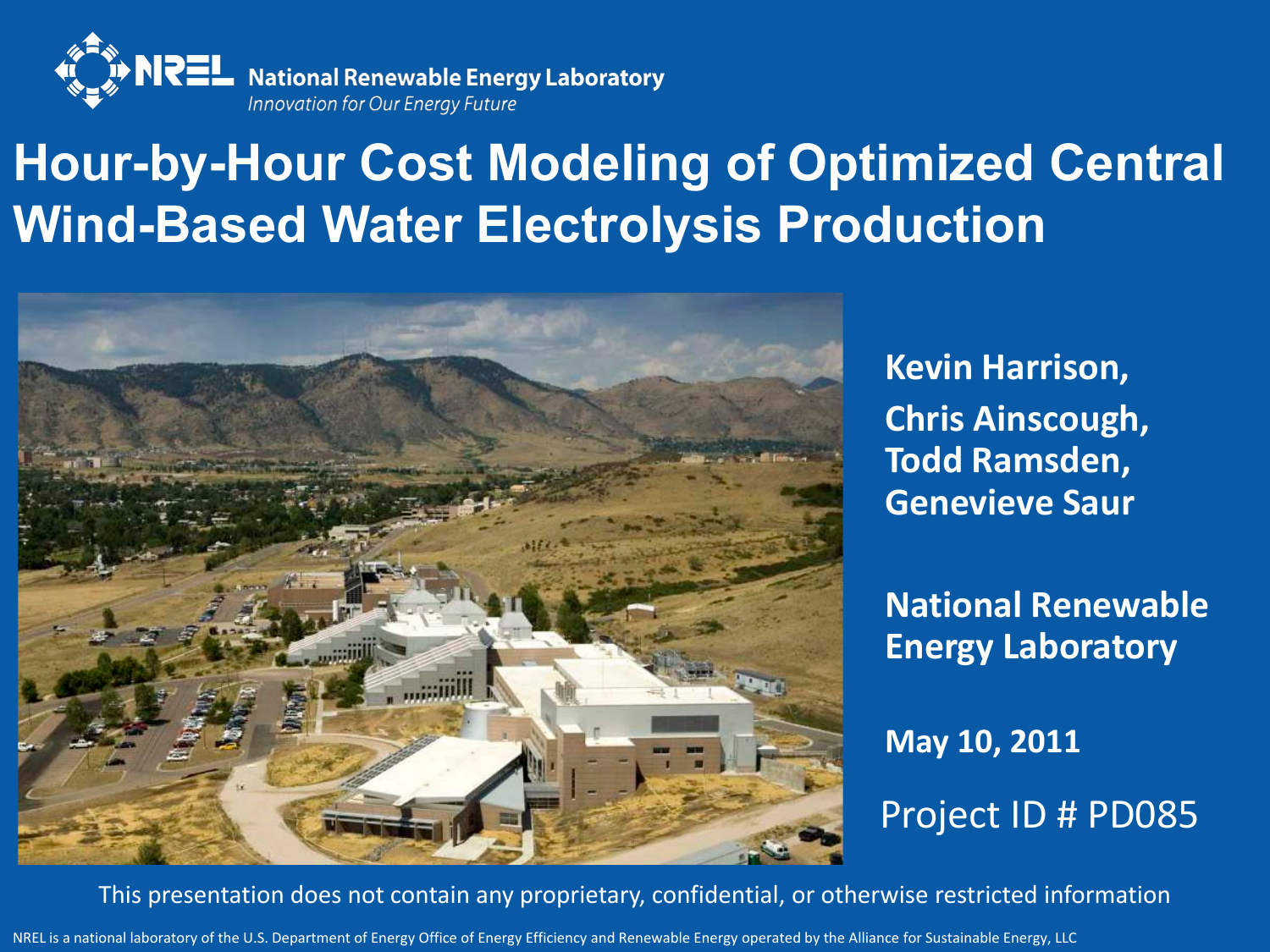# **Overview**

#### **Timeline**

Project start date: Sept 2003 Project end date: Oct 2011\*

#### **Budget**

- Total Project:
	- \$ 200k (FY09)
	- \$ 300k (FY10)
	- \$ 450k (FY11)
- Analysis Share\*\*:
	- \$ 100k (FY11)

#### **MYPP Barriers Addressed**

G. Cost

- H. System efficiency
- J. Renewable integration

#### **Partners**

- Xcel Energy
- Giner Electrochemical Systems
- Avalence
- Proton Energy Systems
- Univ. of North Dakota/EERC
- DOE Wind/Hydro Program

\*Project continuation and direction determined annually by DOE \*\* Analytical portion of "Renewable Electrolysis Integrated System Development and Testing" (PD031)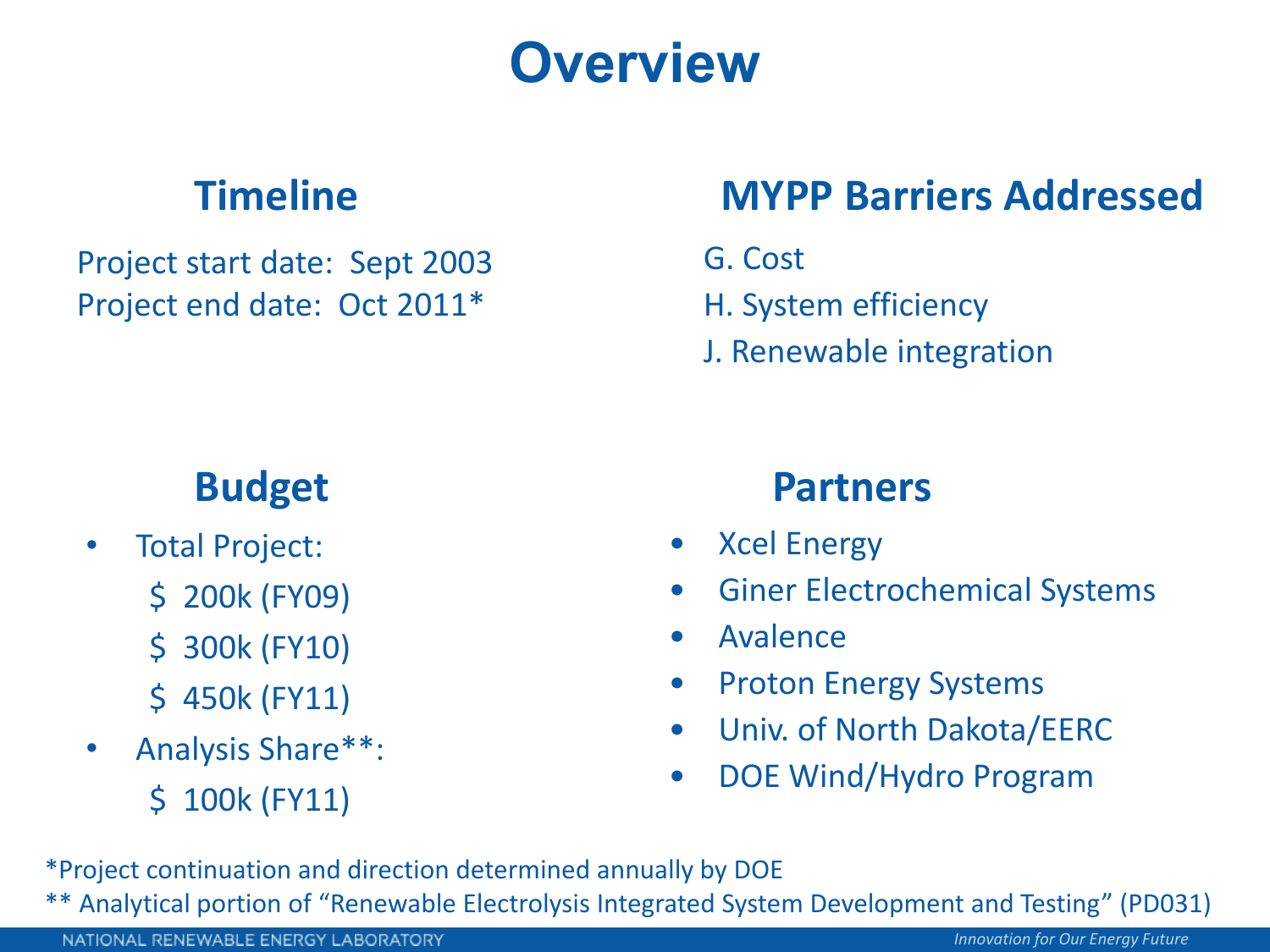# **Collaborations with Industry**

Information, technical support, and equipment for overall project from:

- Xcel Energy
- Giner Electrochemical Systems
- Avalence
- Proton Energy Systems
- Univ. of North Dakota/EERC
- DOE Wind/Hydro Program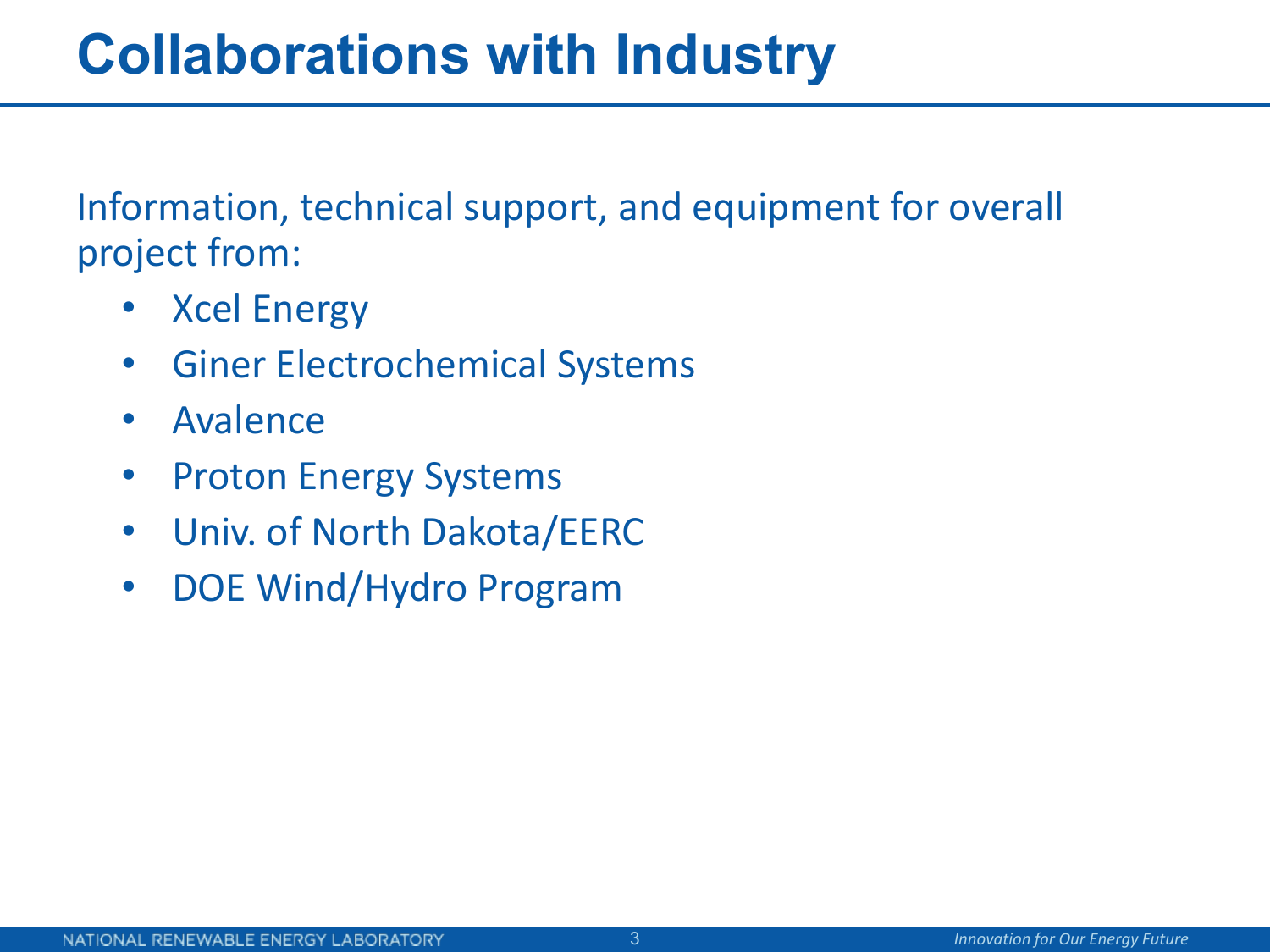### **Wind to Hydrogen**

# **Analysis Part of Renewable Electrolysis Task # PD031**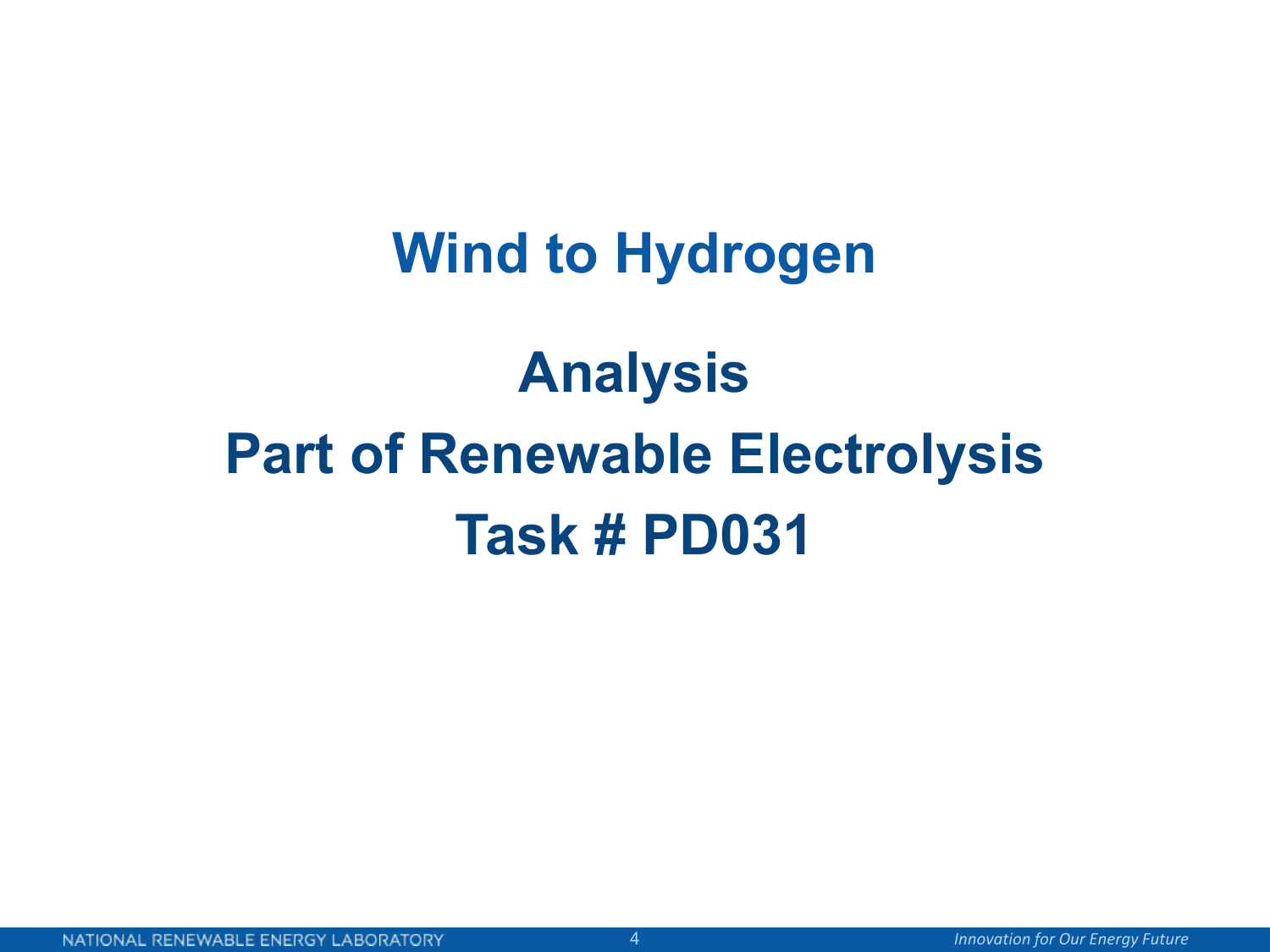### **Relevance**

#### **Cost**

- *Problem:* Wind electrolysis production cost estimates.
- *Solution:* Analyze a variety of wind class sites to show a full range of hydrogen costs based on wind.

#### **System efficiency**

- **Problem:** Costs linked to both wind farm availability and electrolyzer efficiency.
- *Solution:* Sensitivities examine what components and factors have biggest affect on system performance and efficiency.

#### **Renewable integration**

- *Problem:* Optimal sizing between wind farms and electrolyzers.
- *Solution:* Components sized based upon hydrogen demand, wind farm size needed for hydrogen demand, and different operation scenarios.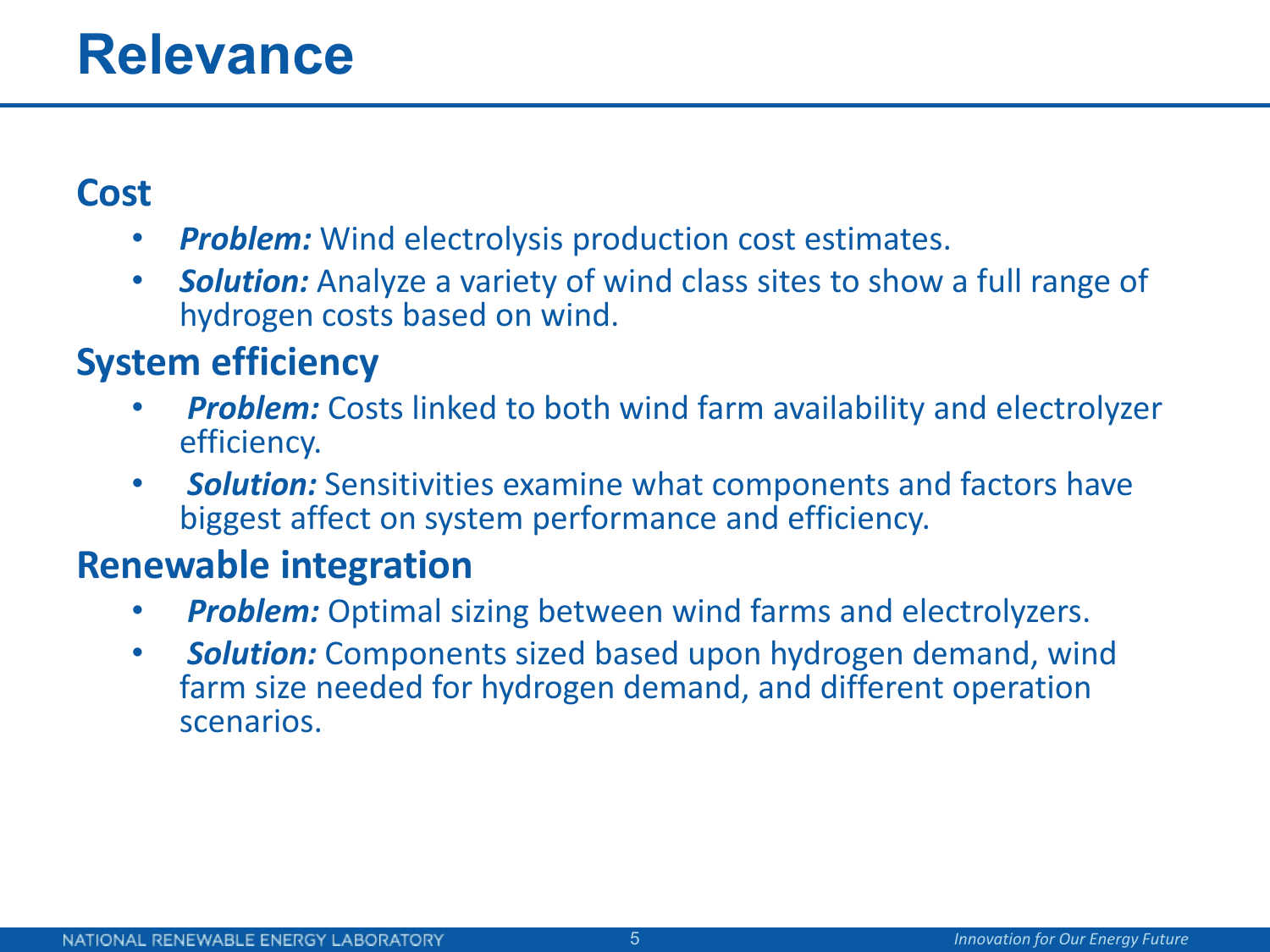# **Wind to Hydrogen**

# **Approach**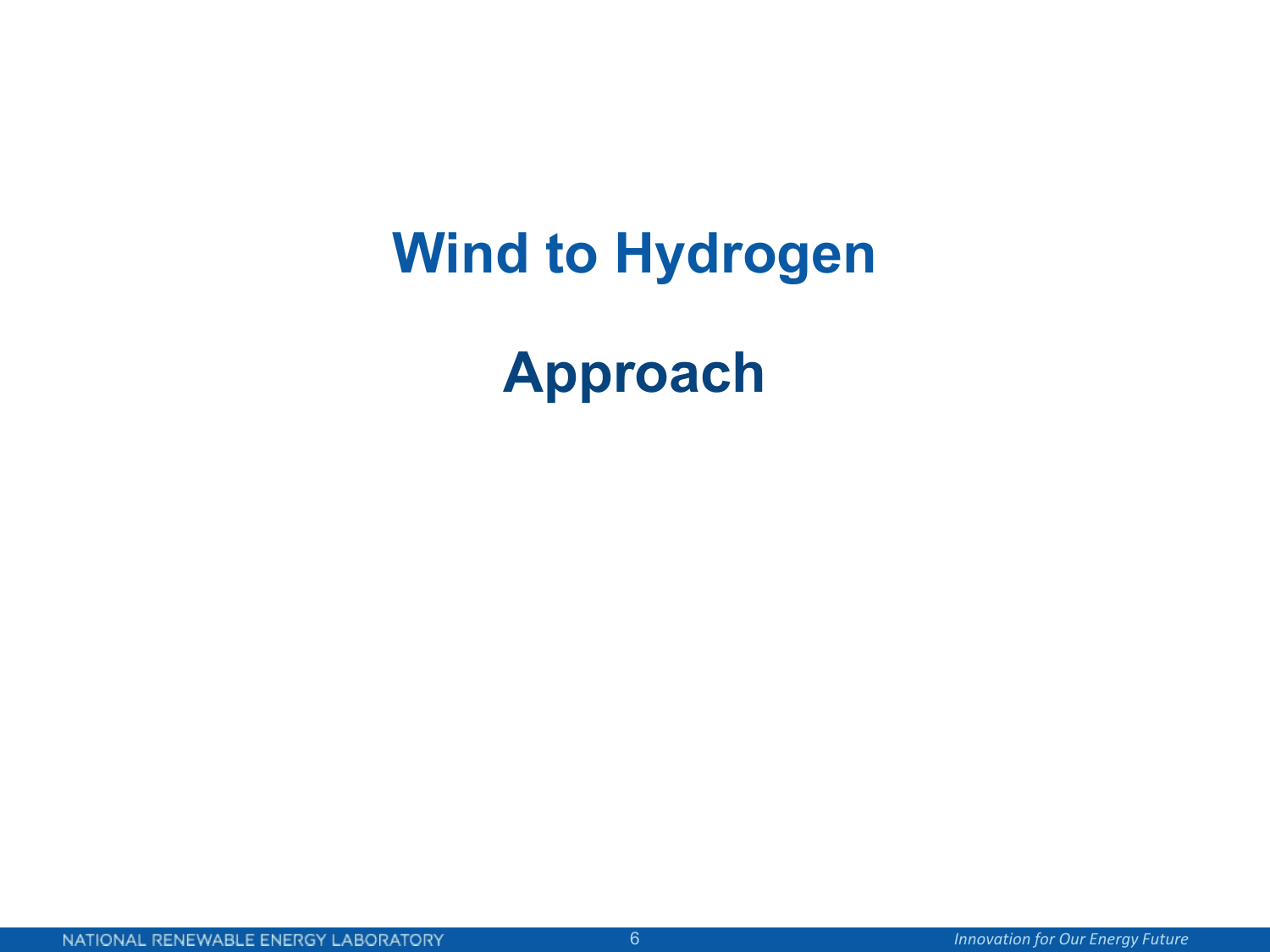# **Background -Previous Cost Studies**

Wind electrolysis results from H2A Production model

- (1) Levene, J.I., *Economic Analysis of Hydrogen Production from Wind: Preprint. 2005, NREL: Golden, CO.*
- (2) Harrison, K.W., et al., *Wind-To-Hydrogen Project: Operational Experience, Performance Testing, and Systems Integration, in NREL/TP-550-44082. 2009, NREL: Golden, CO.*
- (3) Genovese, J., et al., *Current (2009) State-of-the-Art Hydrogen Production Cost Estimate Using Water Electrolysis: Independent Review. 2009, NREL: Golden, CO.*

| <b>Reference</b> | Year | Hydrogen Cost (\$/kg) |
|------------------|------|-----------------------|
| $(1)$ H2A v1     | 2005 | 5.69                  |
| $(2)$ H2A v2     | 2009 | 6.25                  |
| $(3)$ H2A v2     | 2009 | 3.00                  |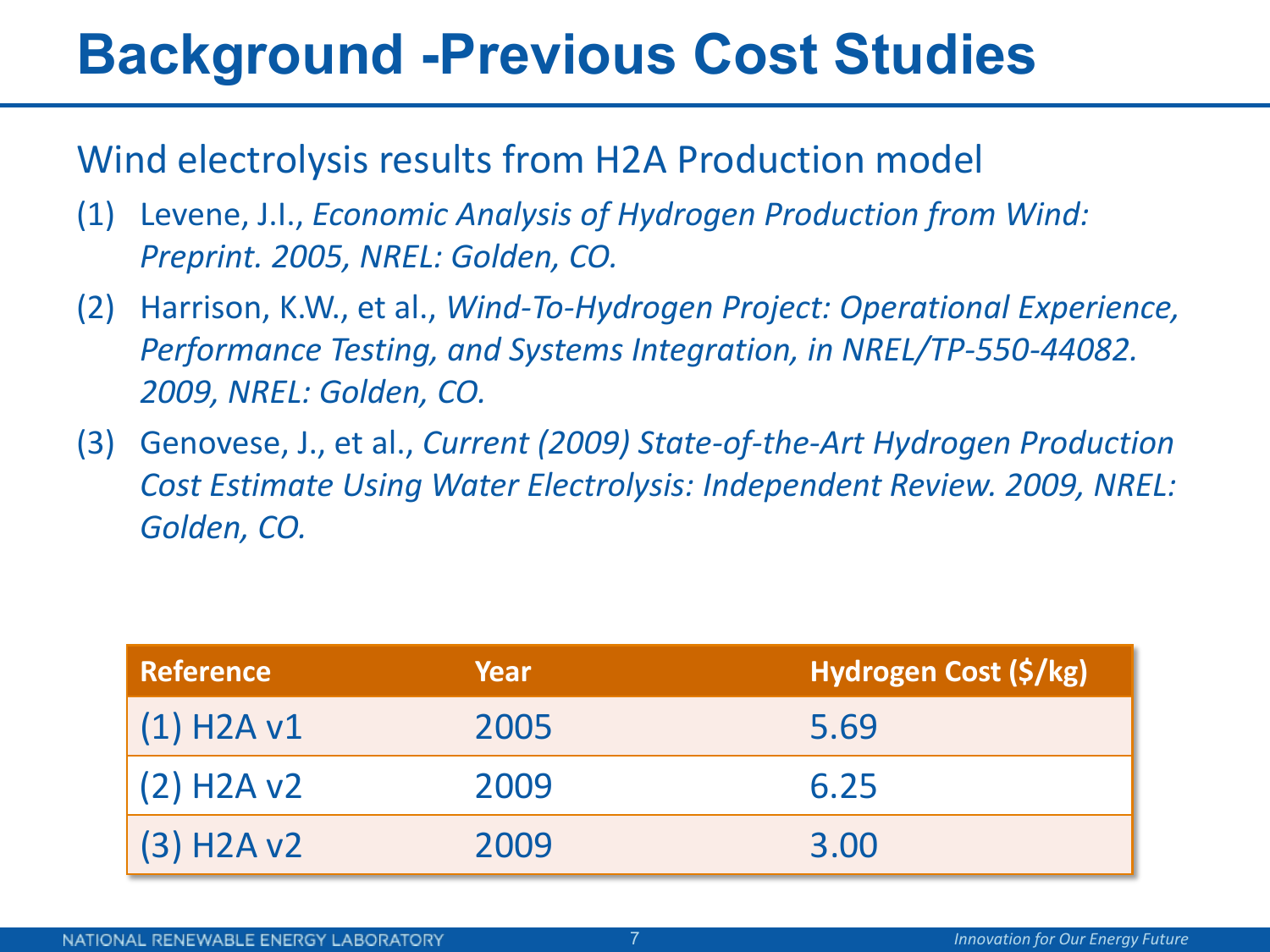# **Wind2H2 Analysis Objectives**

- Corroborate recent wind electrolysis cost studies using a more detailed hour-by-hour analysis
- Examine consequences of different system configuration and operation scenarios
- Initiate understanding of sizing implications between electrolyzers and wind farms
- Identify areas for further analysis and cost reduction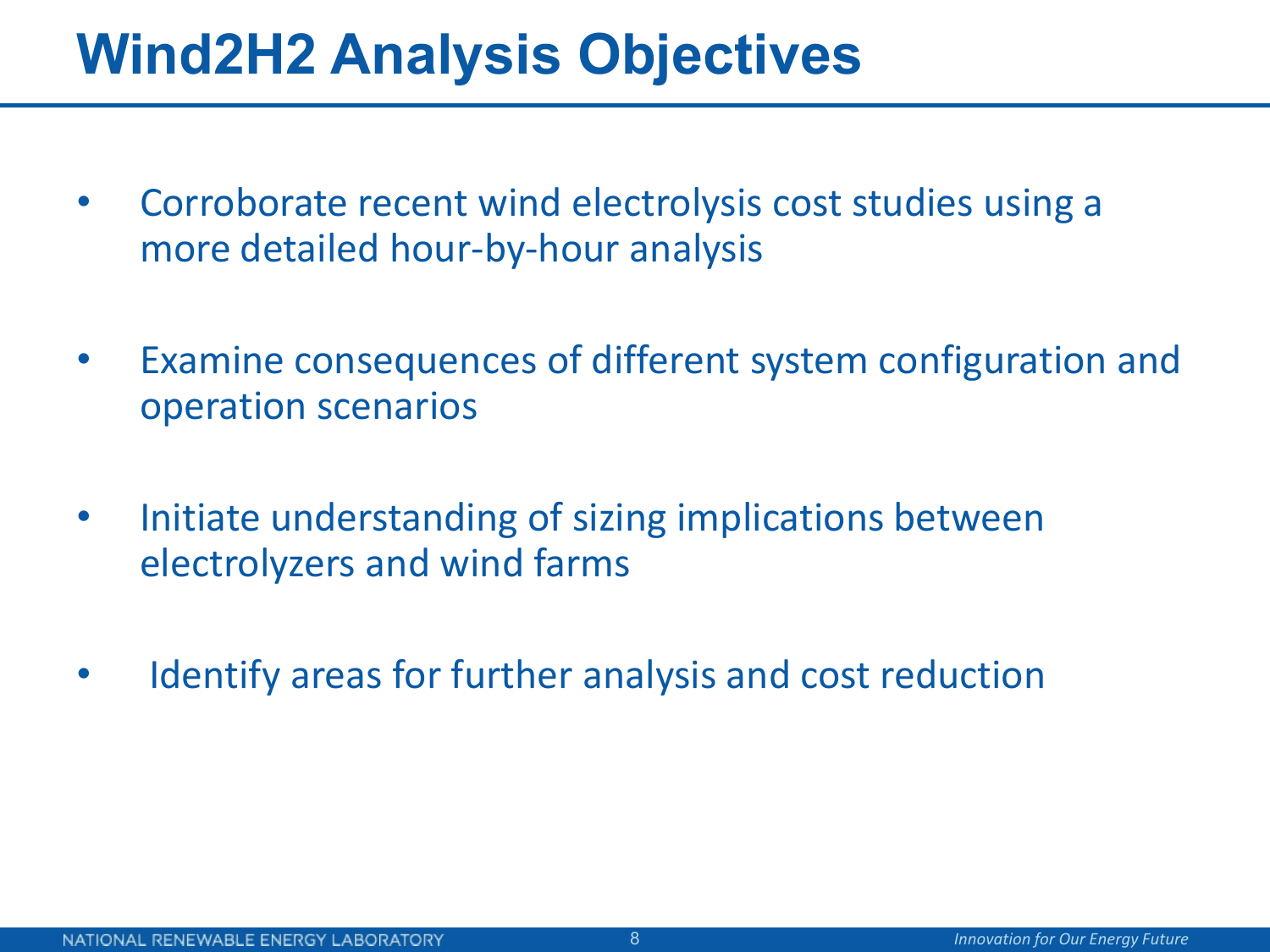# **Wind2H2 Analysis Accomplishments**

Completed initial hourly analysis of central wind electrolysis production facility (50,000 kg/day)

• Wind class 4-6 sites might produce green hydrogen for between \$3.75- 5.50/kg

Presented results at FCHEA conference

• Feb 14-16, 2011, Washington, DC

Technical paper (pending)

• Saur, G. and T. Ramsden, Wind Electrolysis – Hydrogen Cost Optimization. NREL/TP-5600-50408 . Golden, CO: NREL, 2011.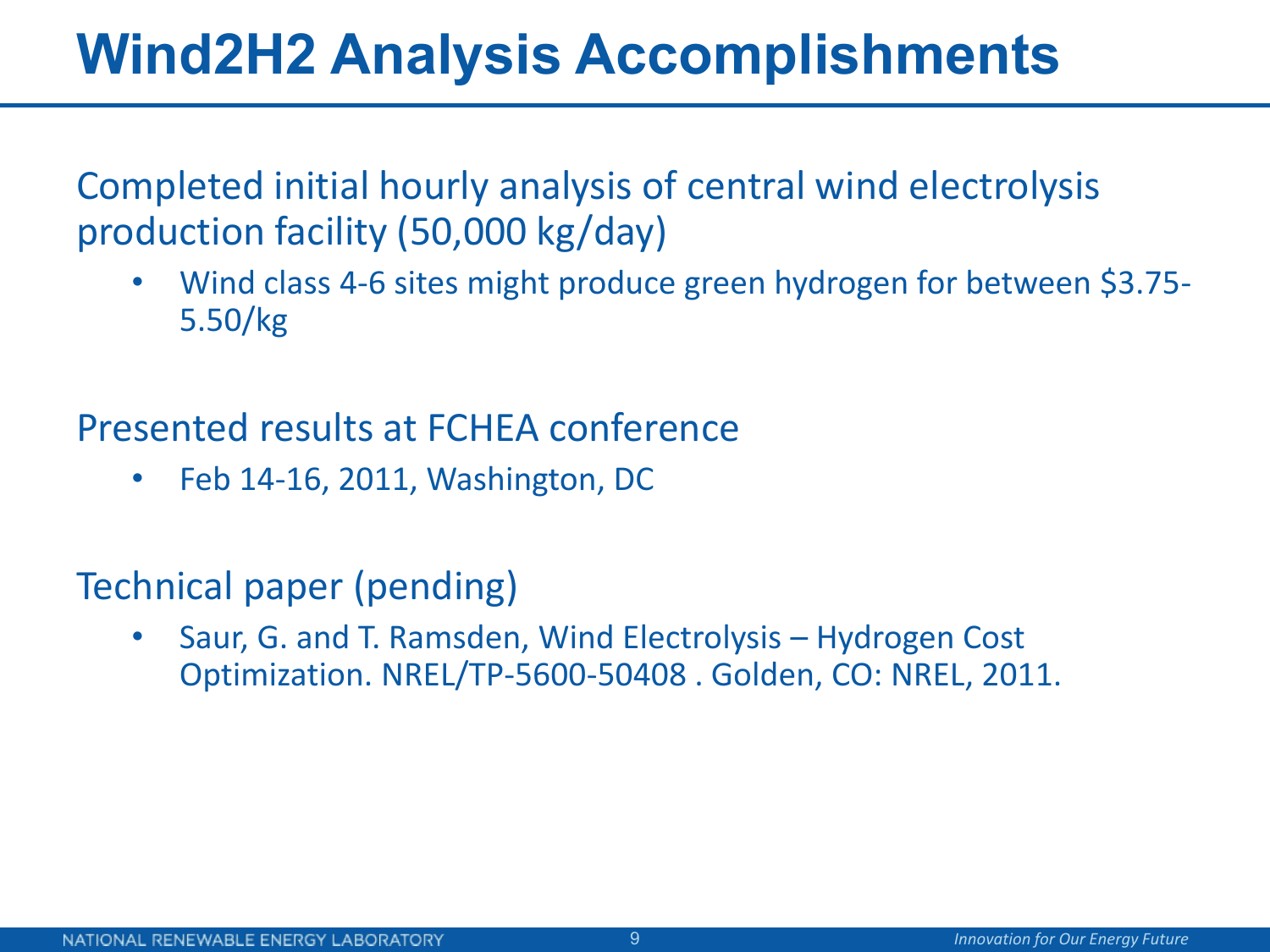# **Current Analysis**

- U.S. Department of Energy (DOE) and Xcel Energy's Wind-to-Hydrogen Project at NREL, part of the Renewable Electrolysis task
- Examination of a grid-tied, co-located wind electrolysis hydrogen production facility
- 4 scenarios optimize wind farm size vs electrolyzer requirements using hour-by-hour modeling

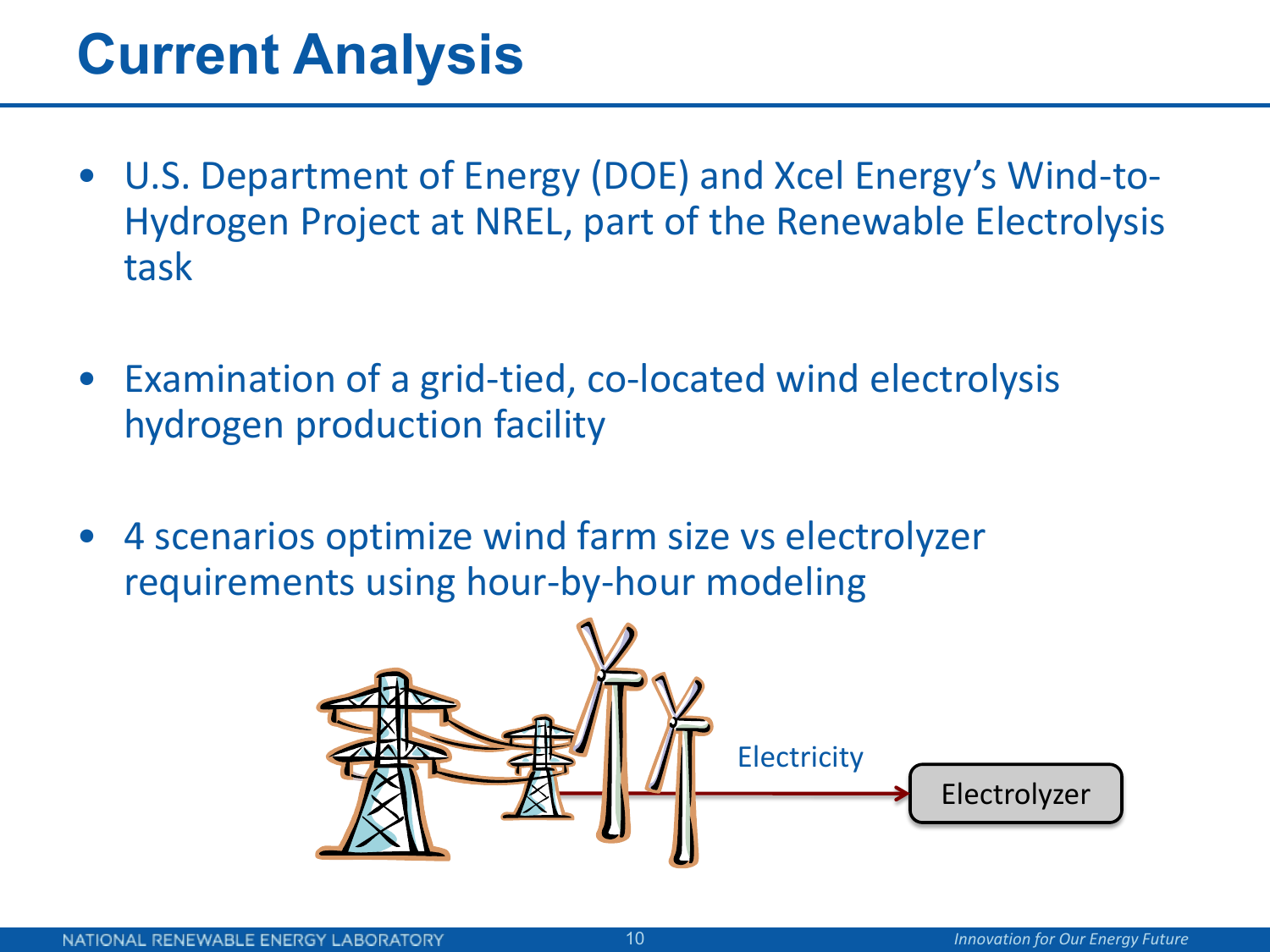# **Key Parameters - System**

- 8,760 hourly analysis based upon NREL's H2A Production and Fuel Cell Power models
	- Using hourly electricity market pricing and hourly wind data
- Hydrogen production facility
	- 50,000 kg H2/day nominal
- 4 grid-connected wind electrolysis scenarios
	- Grid supplements wind to power electrolyzers

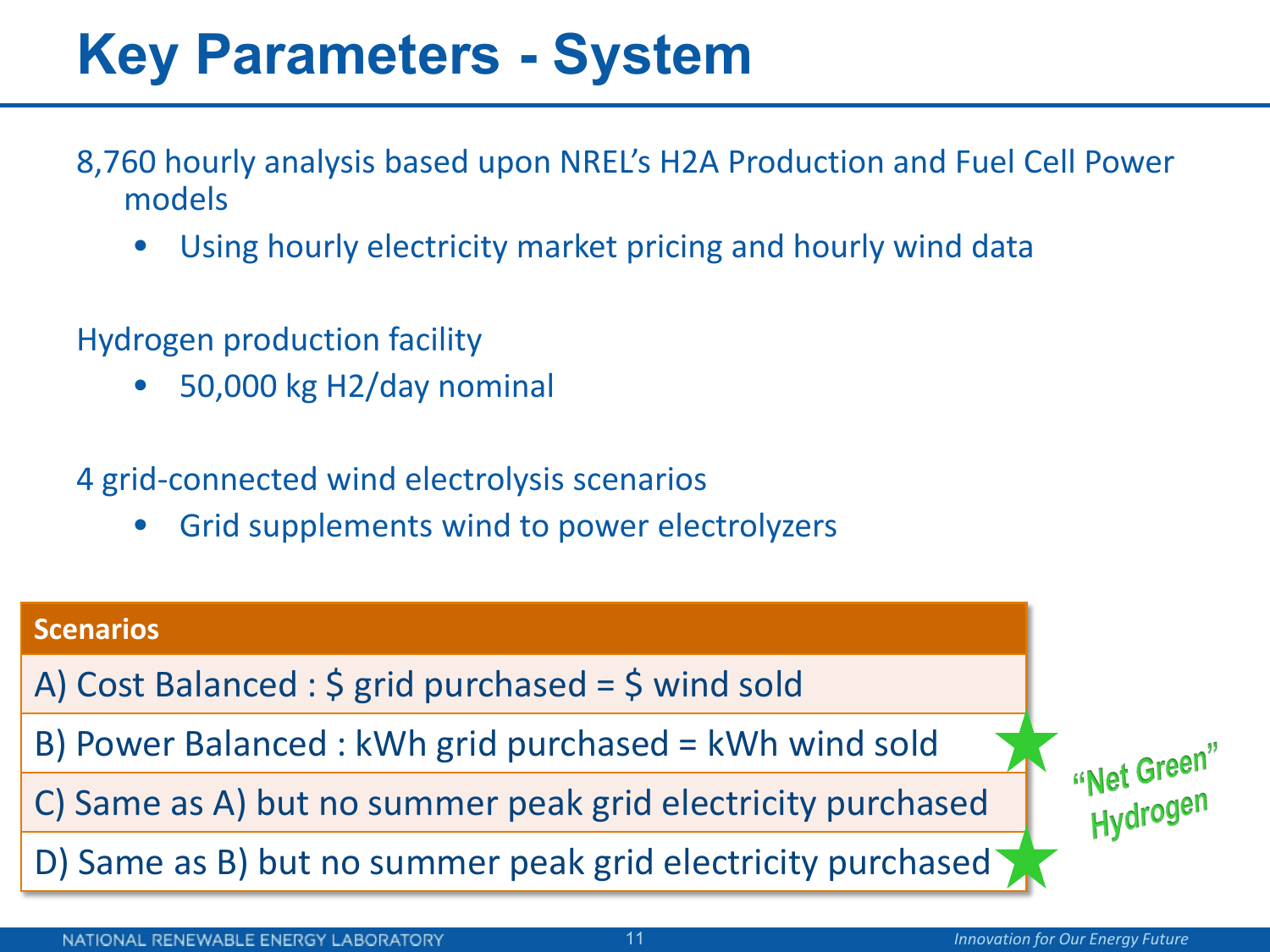# **Key Parameters - Components**

#### **Electrolyzers**

- Design capacity of  $\sim$ 51,000 kg/day with 98% capacity factor
- 106 MW electricity requirement (50 kWh/kg)
- \$50.1M total depreciable capital cost
- Replacement, O&M costs also included

#### **Wind Farm**

- Multiples of 3 MW turbines
- Design performance based on class 4 wind site
- Wind costs

|                                   | <b>Low Cost</b> | <b>Current Cost</b> |
|-----------------------------------|-----------------|---------------------|
| Installed wind turbine            | \$1,148/kW      | \$1,964/kW          |
| <b>O&amp;M</b> (incl replacement) | \$0.012/kWh     | \$0.0074/kWh        |
| Fixed charge rate                 | 12.1%           | 12.1%               |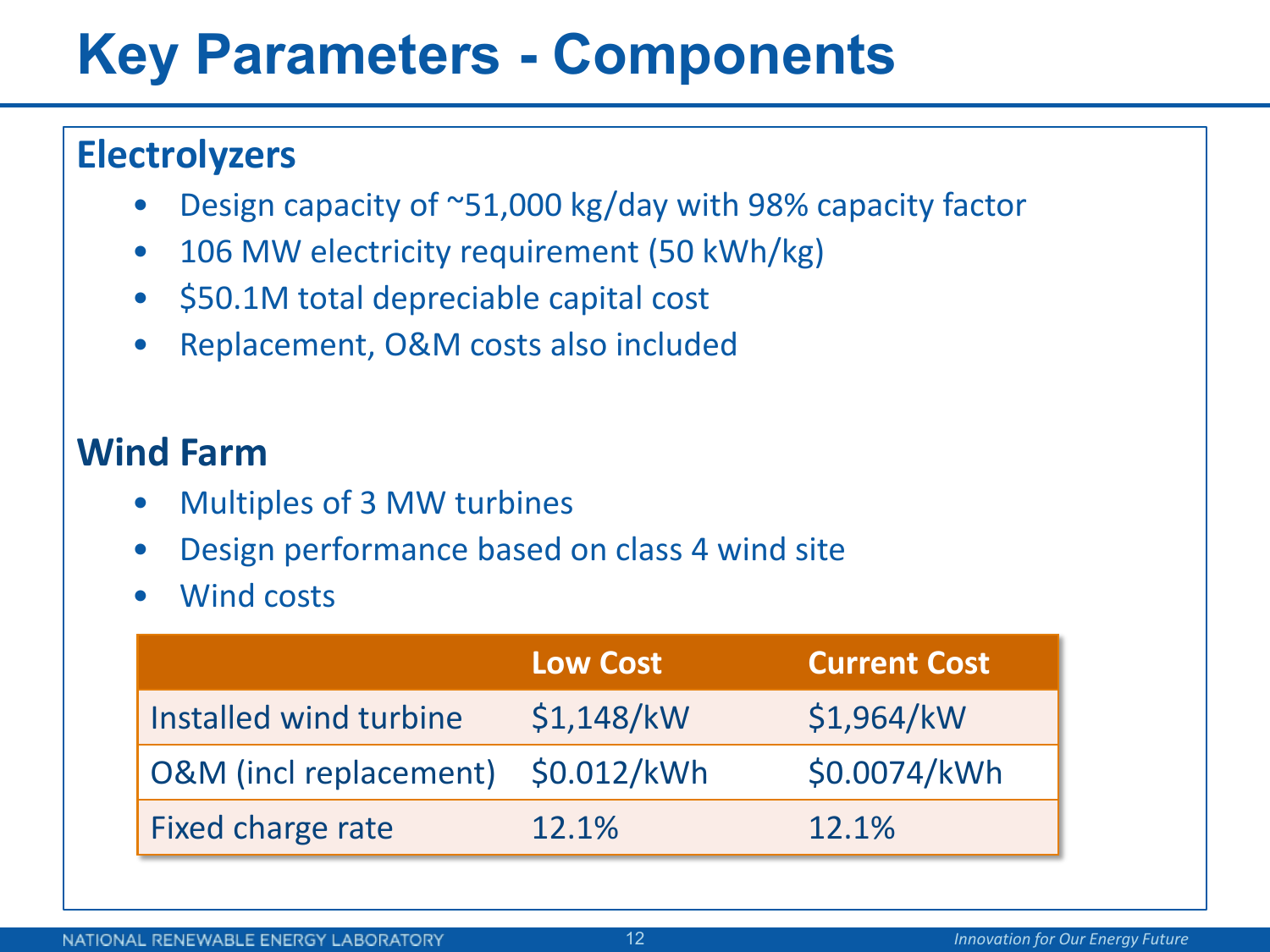# **Key Parameters - Infrastructure**

#### **Grid Electricity Pricing**

- 6 tiered structure; 3 summer, 3 winter
- \$0.039/kWh to \$0.099/kWh
- "hotter" hours = higher price

| <b>Summer rates definitions</b> |                |  |  | D | 8               |   | 10<br>9 | 11 | 12 | 13 | 14 | 15 | 16     | 17 | 18 | 19 | 20     | 21 | 22 | 23 | 24 |
|---------------------------------|----------------|--|--|---|-----------------|---|---------|----|----|----|----|----|--------|----|----|----|--------|----|----|----|----|
| Sunday                          | 6 <sup>1</sup> |  |  |   | $\overline{6}$  |   |         |    |    |    |    |    |        |    |    |    |        |    |    |    |    |
| Monday                          | 6              |  |  |   |                 |   |         |    |    |    |    |    |        |    |    |    |        |    |    |    |    |
| Tuesday                         |                |  |  |   | $\overline{6}$  |   |         |    |    |    |    |    |        |    |    |    |        |    |    |    |    |
| Wednesday                       | 6 <sup>1</sup> |  |  |   |                 |   |         |    |    |    |    |    |        |    |    |    |        |    |    |    |    |
| Thursday                        | $\overline{6}$ |  |  |   | $6\overline{6}$ |   |         |    |    |    |    |    |        |    |    |    |        |    |    |    |    |
| Friday                          | ĥ              |  |  |   | $\mathsf{6}$    |   |         |    |    |    |    |    |        |    |    |    |        |    |    |    |    |
| Saturday                        | 6 <sup>1</sup> |  |  |   |                 | ĥ |         |    |    |    |    |    |        |    |    |    |        |    |    |    |    |
|                                 | Hour           |  |  |   |                 |   |         |    |    |    |    |    |        |    |    |    |        |    |    |    |    |
| Winter rates definitions        |                |  |  |   | 8               |   | 10<br>9 | 11 | 12 | 13 | 14 | 15 | $16\,$ | 17 | 18 | 19 | $20\,$ | 21 | 22 | 23 | 24 |
| Sunday                          |                |  |  |   |                 |   |         |    |    |    |    |    |        |    |    |    |        |    |    |    |    |
| Monday                          |                |  |  |   |                 |   |         |    |    |    |    |    |        |    |    |    |        |    |    |    |    |
|                                 |                |  |  |   |                 |   |         |    |    |    |    |    |        |    |    |    |        |    |    |    |    |
| Tuesday                         |                |  |  |   |                 |   |         |    |    |    |    |    |        |    |    |    |        |    |    |    |    |
| Wednesday                       |                |  |  |   |                 |   |         |    |    |    |    |    |        |    |    |    |        |    |    |    |    |
| Thursday                        |                |  |  |   |                 |   |         |    |    |    |    |    |        |    |    |    |        |    |    |    |    |
| Friday                          |                |  |  |   |                 |   |         |    |    |    |    |    |        |    |    |    |        |    |    |    |    |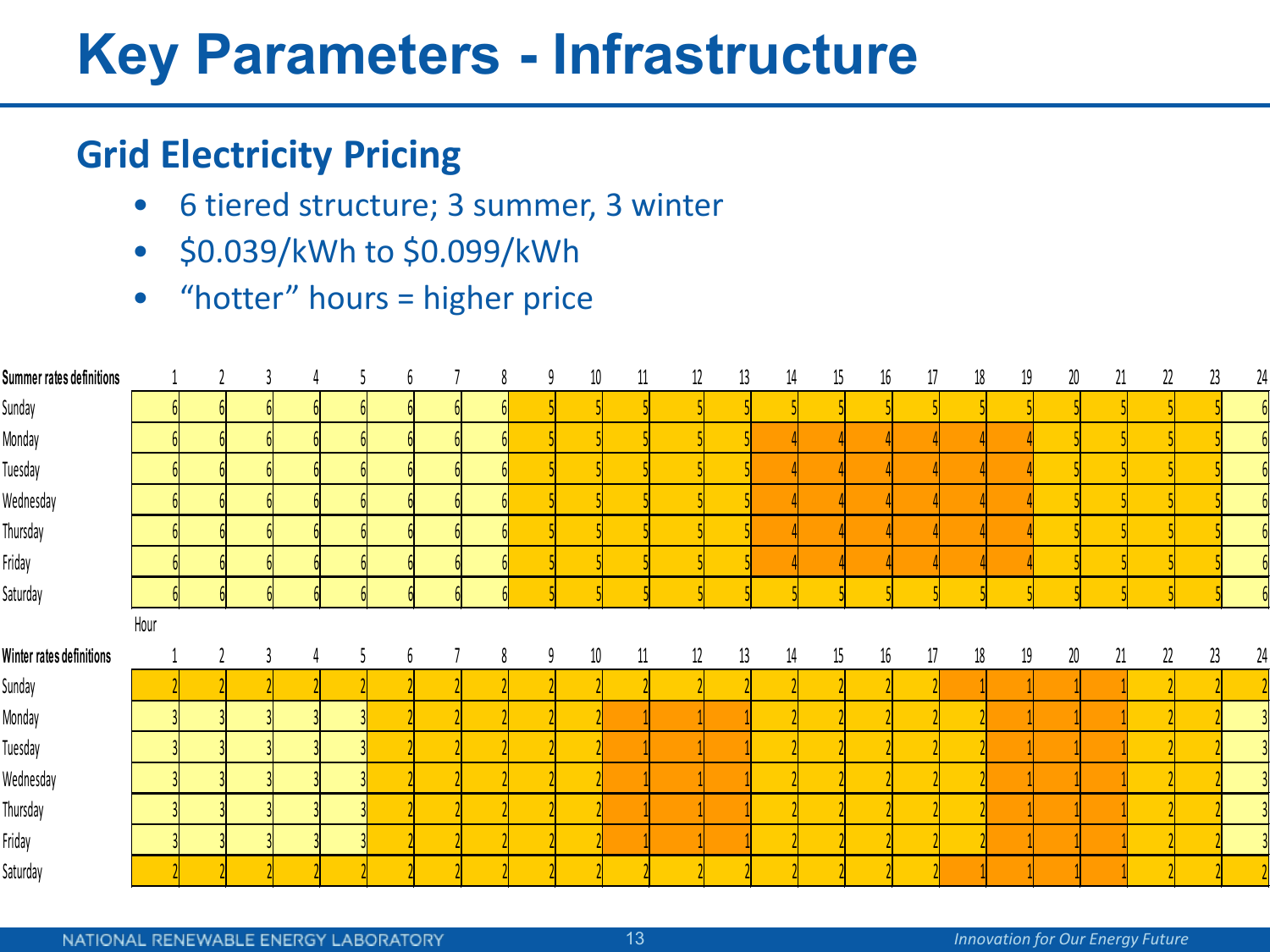# **Key Parameters - Infrastructure**

#### **Wind Profiles**

- NREL's Western Wind data set
- 136 sites in California, class 1 to class 6

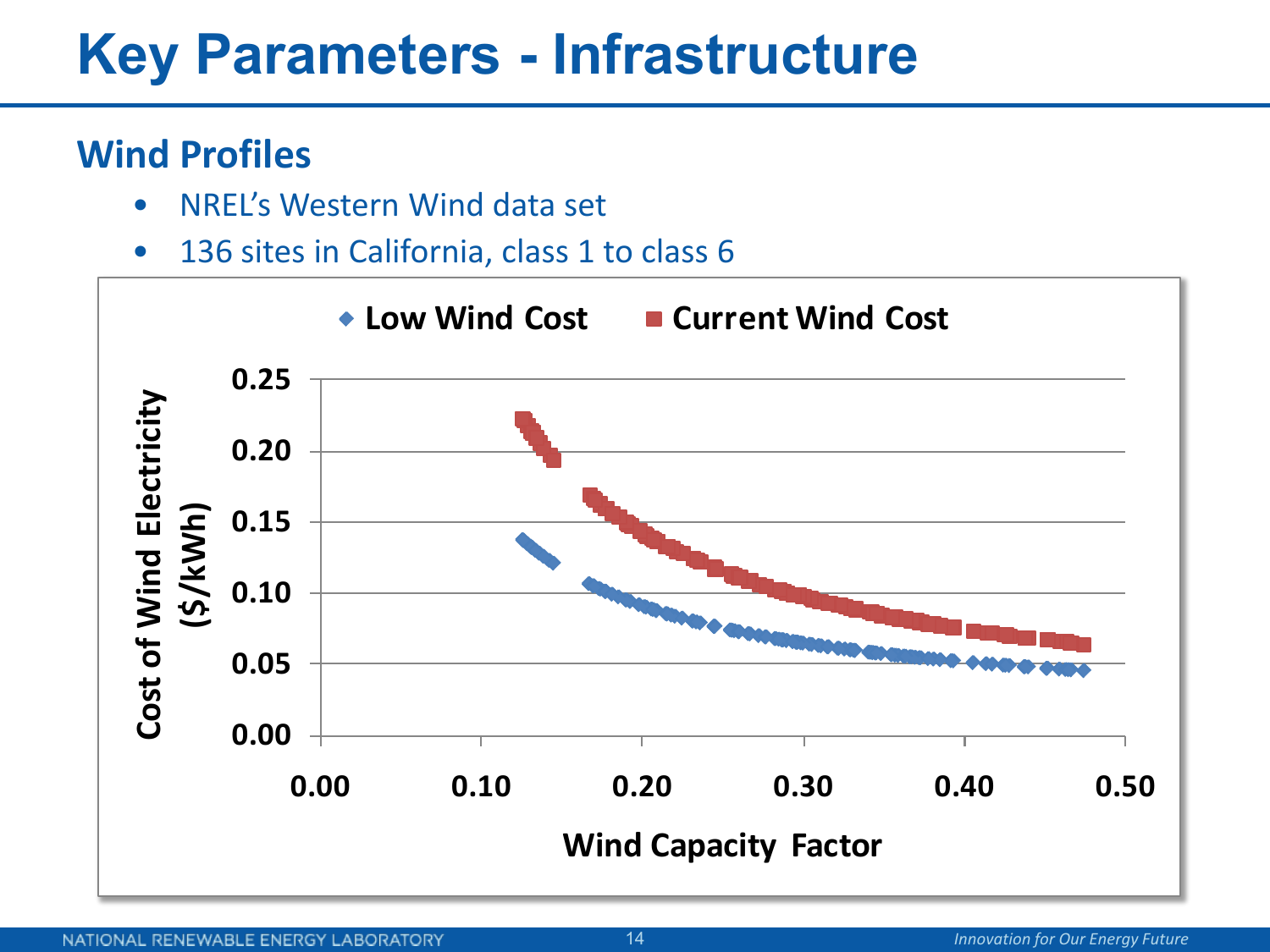# **Wind to Hydrogen**

### **Accomplishments and Results**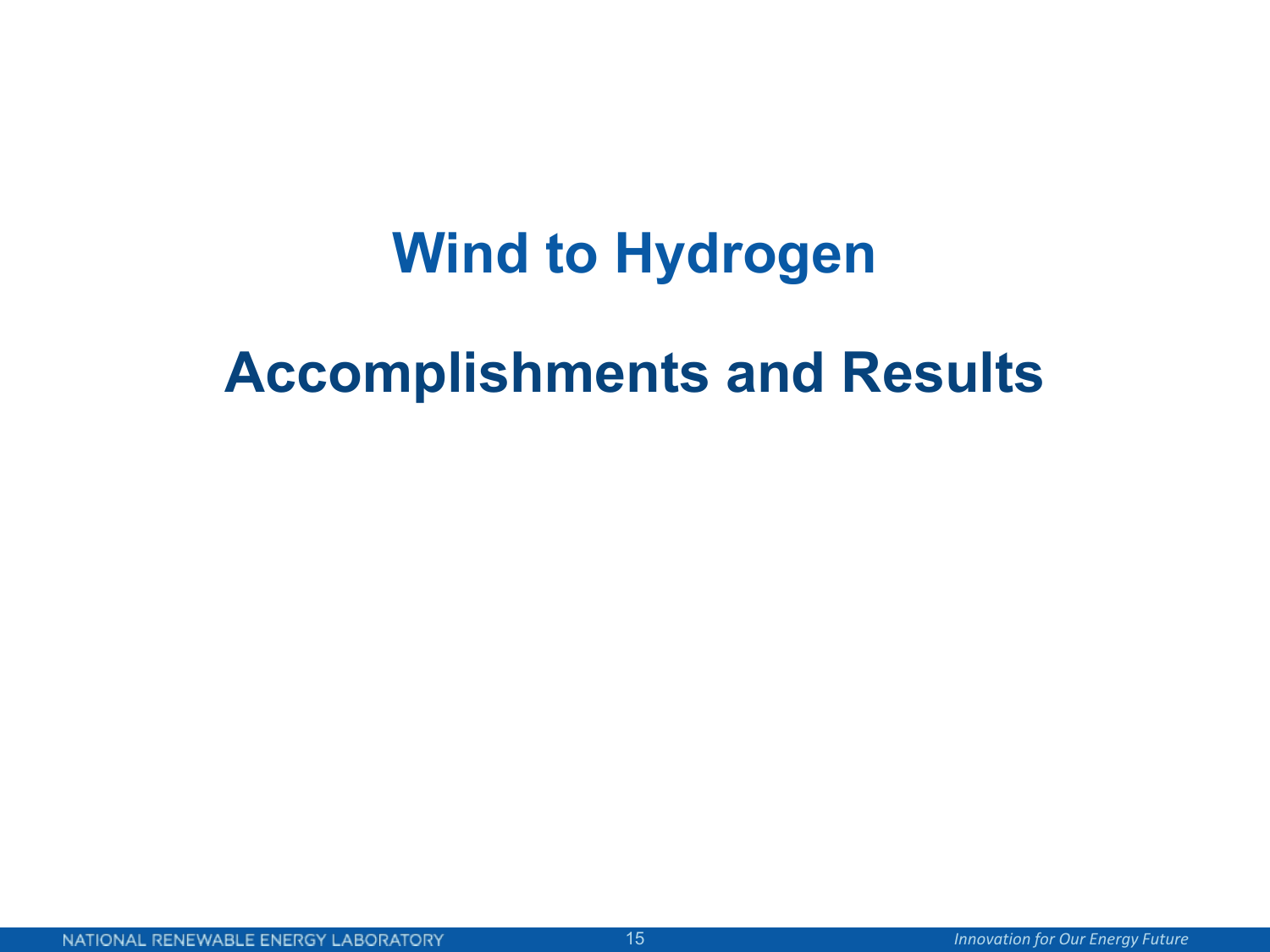### **Results - Comparison**

#### **Power Balanced Scenario – range of costs**

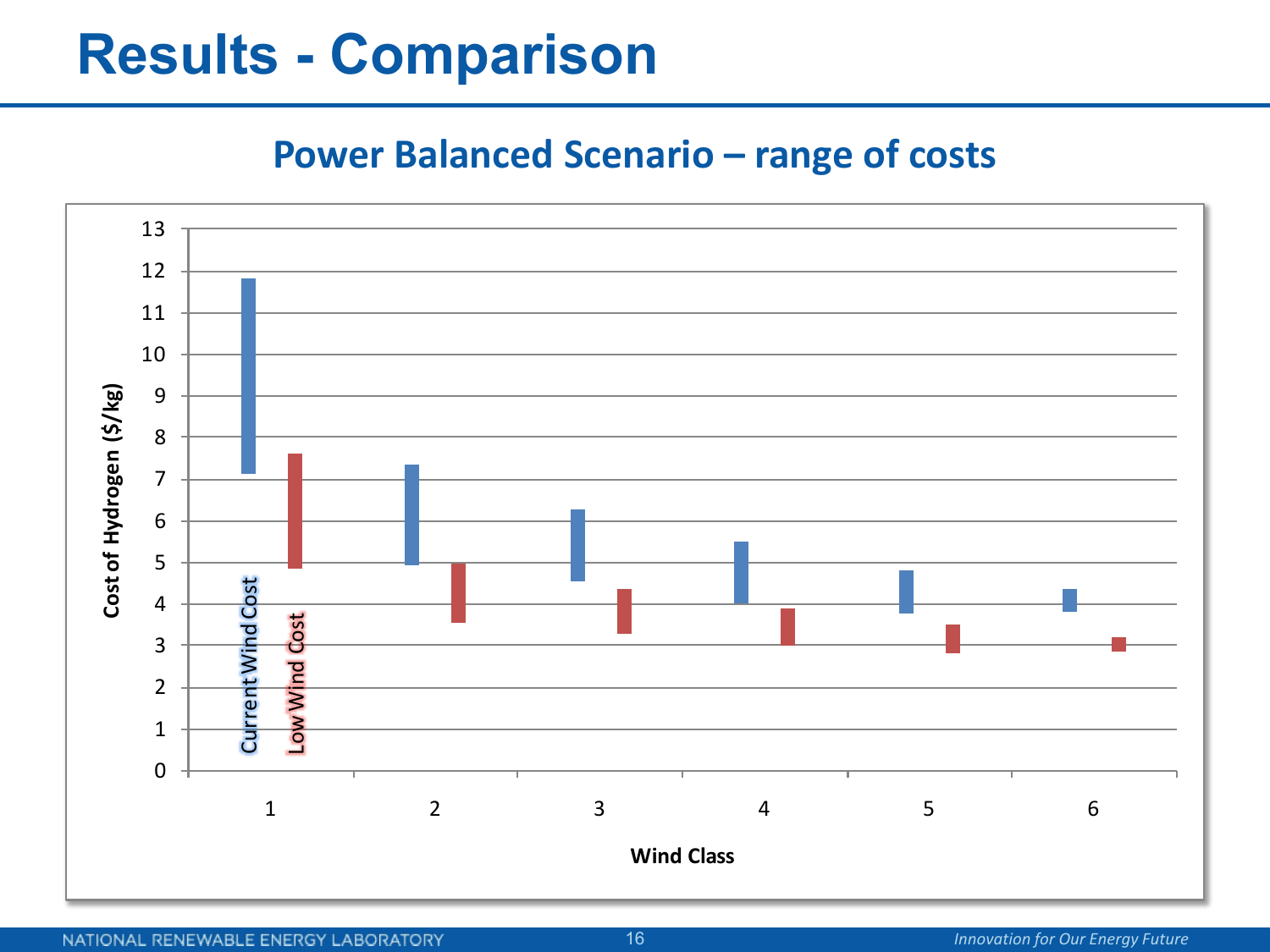### **Results – Current Wind Costs**

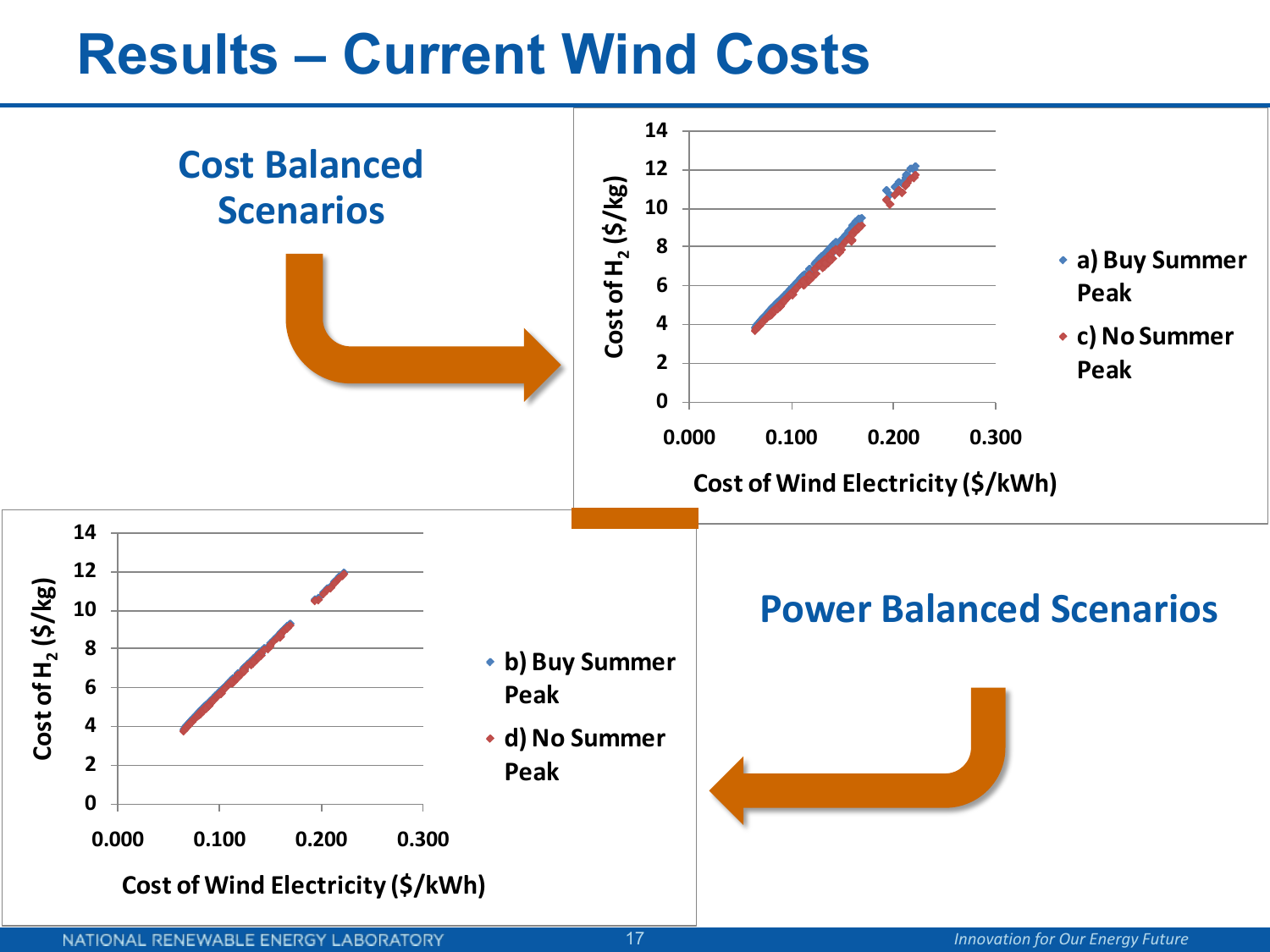### **Results – Scenario Details**

#### **Wind Farm Sizes to Produce 50,000 kg/day H2**

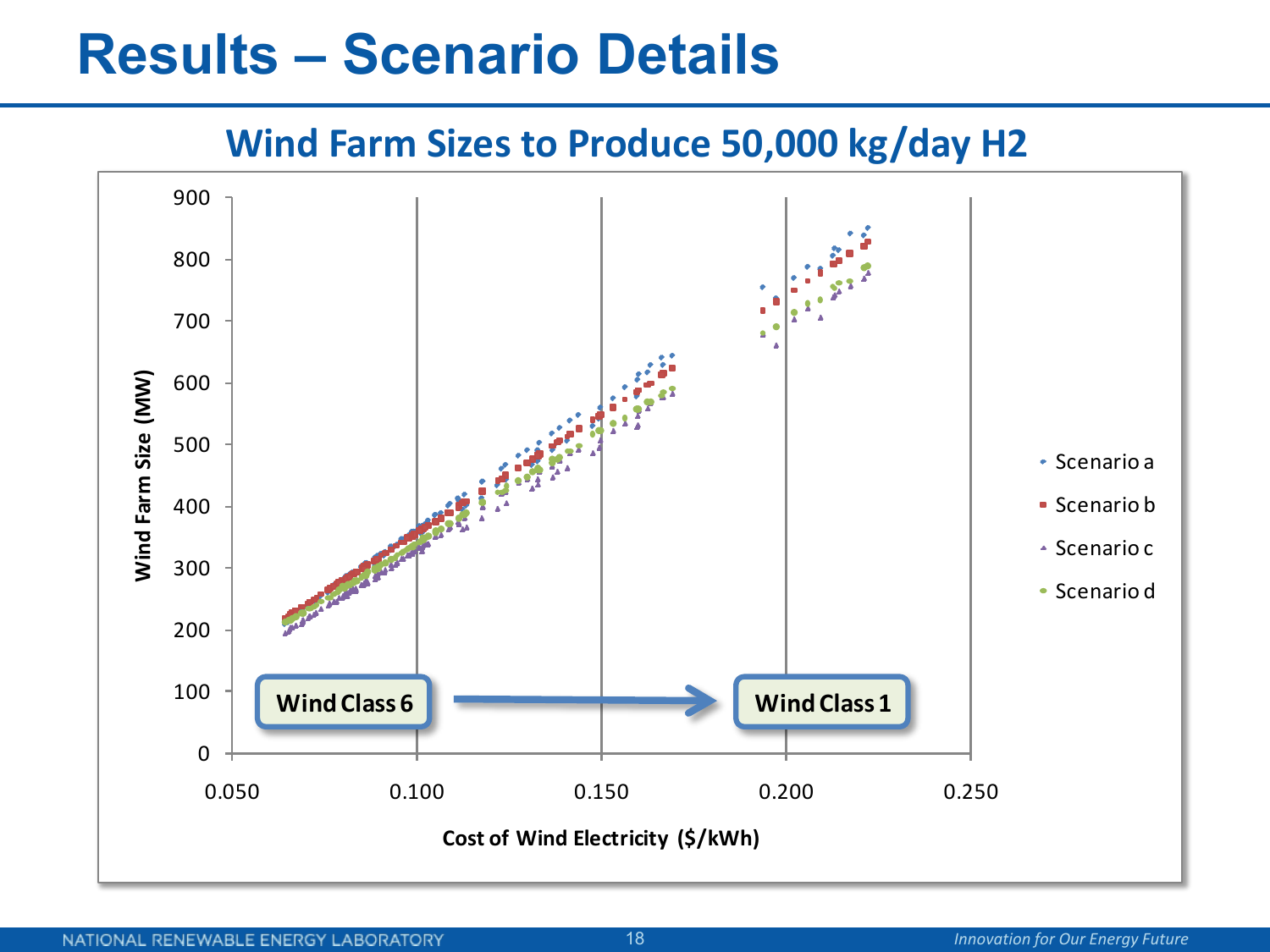# **Results – Case Example**

**Averaged Yearly Profile**



NATIONAL RENEWABLE ENERGY LABORATORY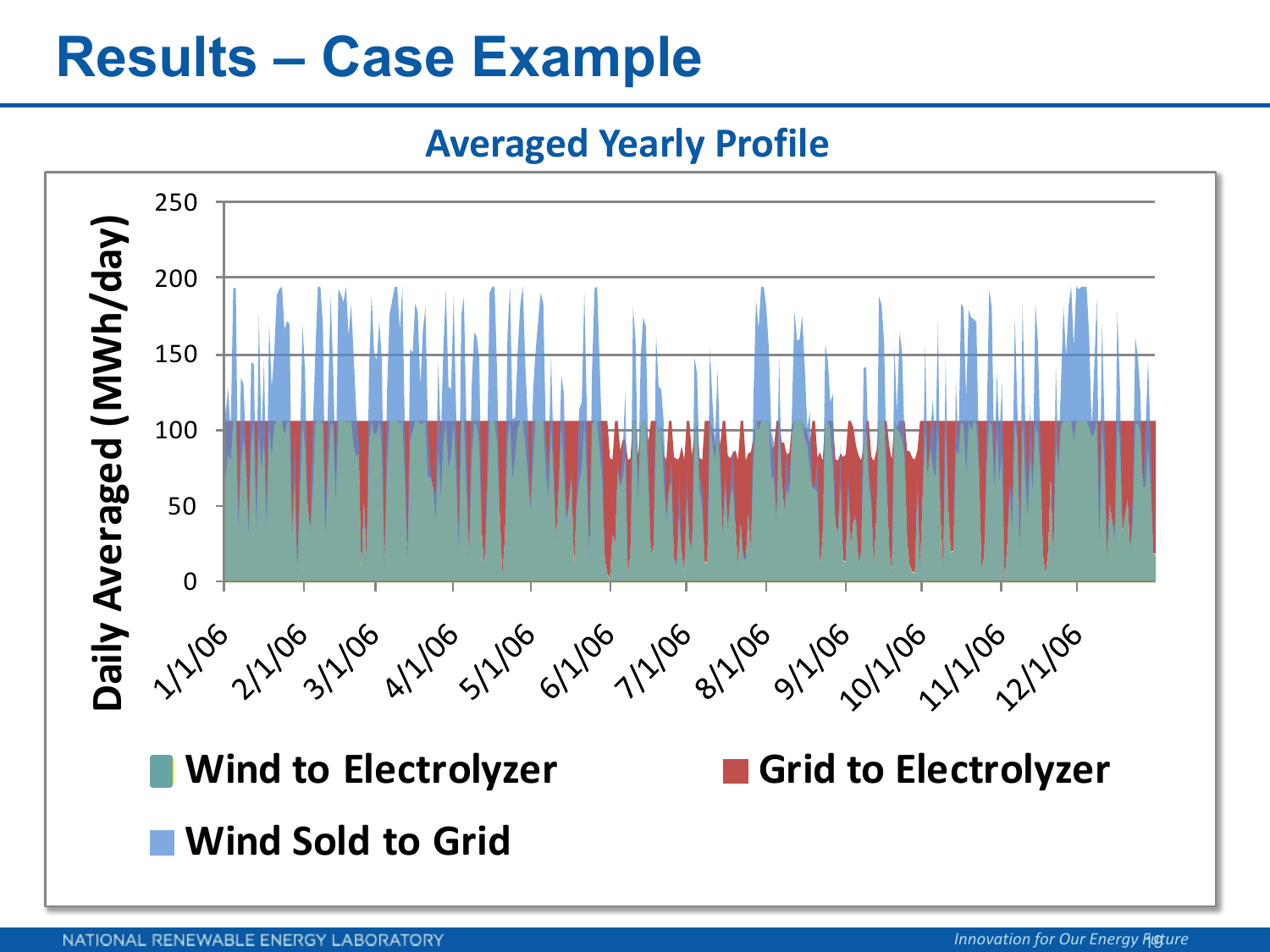### **Results – Case Example**

#### **Wind Site Details**

- Class 5 wind site with capacity factor 47%
- Average wind speed at 100 m 8.5 m/s
- Produces electricity for \$0.064/kWh



| <b>Scenario</b>        | <b>Wind</b><br><b>Farm Size</b><br>(MW) | #3-MW<br><b>Turbines</b> | <b>Grid</b><br><b>Utilization</b><br>(% ) | <b>Unmet H2</b><br><b>Production</b><br>(kg/yr) | Cost of<br><b>H2 (\$/kg)</b> |
|------------------------|-----------------------------------------|--------------------------|-------------------------------------------|-------------------------------------------------|------------------------------|
| (a) Cost-Balanced-Buy  | 210                                     | 70                       | 94                                        | 0                                               | 3.80                         |
| <b>Summer Peak</b>     |                                         |                          |                                           |                                                 |                              |
| (b) Power-Balanced-Buy | 219                                     | 73                       | 102                                       | 0                                               | 3.82                         |
| <b>Summer Peak</b>     |                                         |                          |                                           |                                                 |                              |
| (c) Cost-Balanced-No   | 195                                     | 65                       | 100                                       | 622,000                                         | 3.72                         |
| <b>Summer Peak</b>     |                                         |                          |                                           |                                                 |                              |
| (d) Power-Balanced-No  | 213                                     | 71                       | 120                                       | 602,000                                         | 3.77                         |
| <b>Summer Peak</b>     |                                         |                          |                                           |                                                 |                              |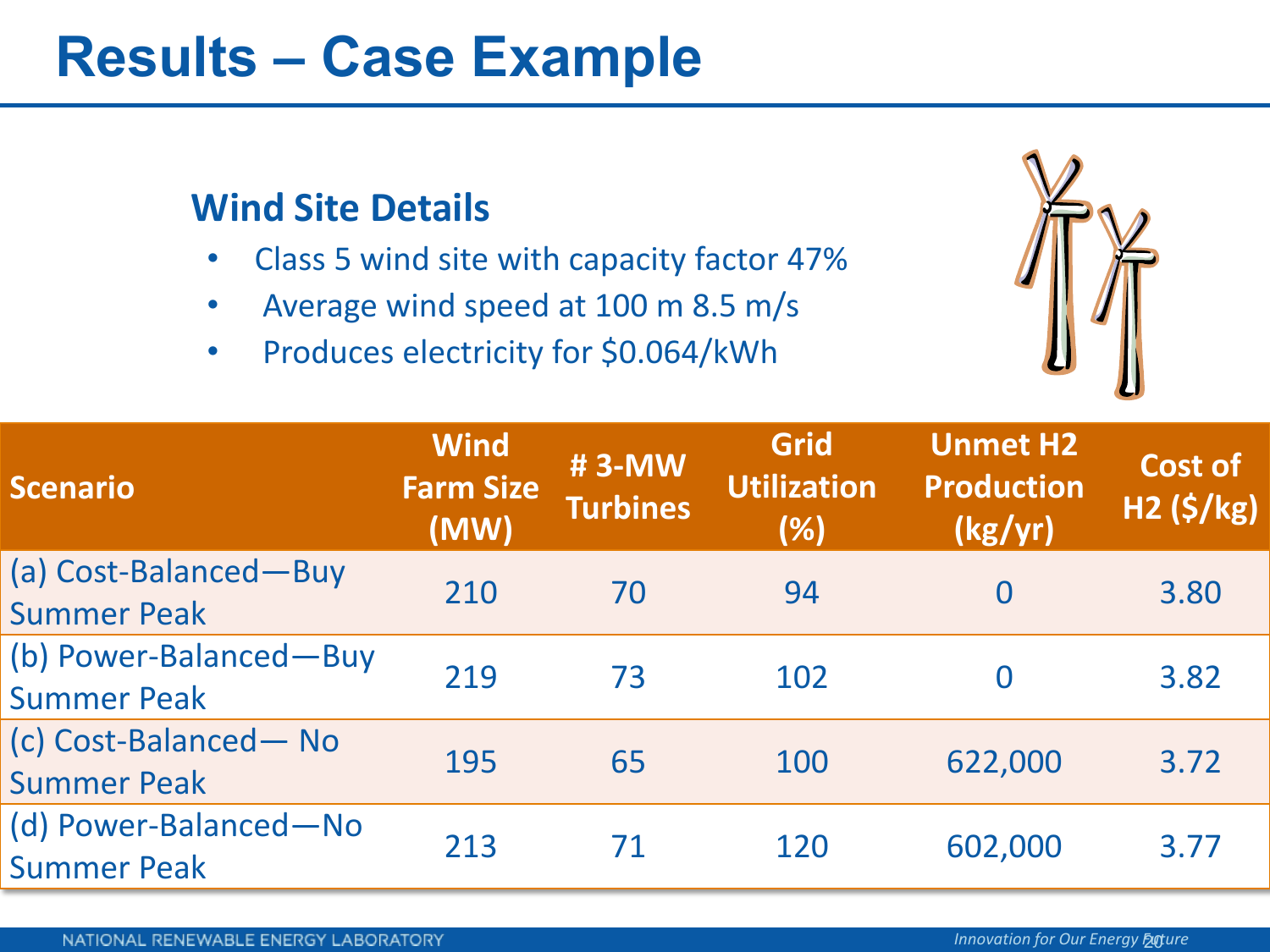# **Results – Case Sensitivity**

#### **Sensitivity for power balanced case**

- Baseline optimization and sizing held constant
- Other scenarios show similar ranges

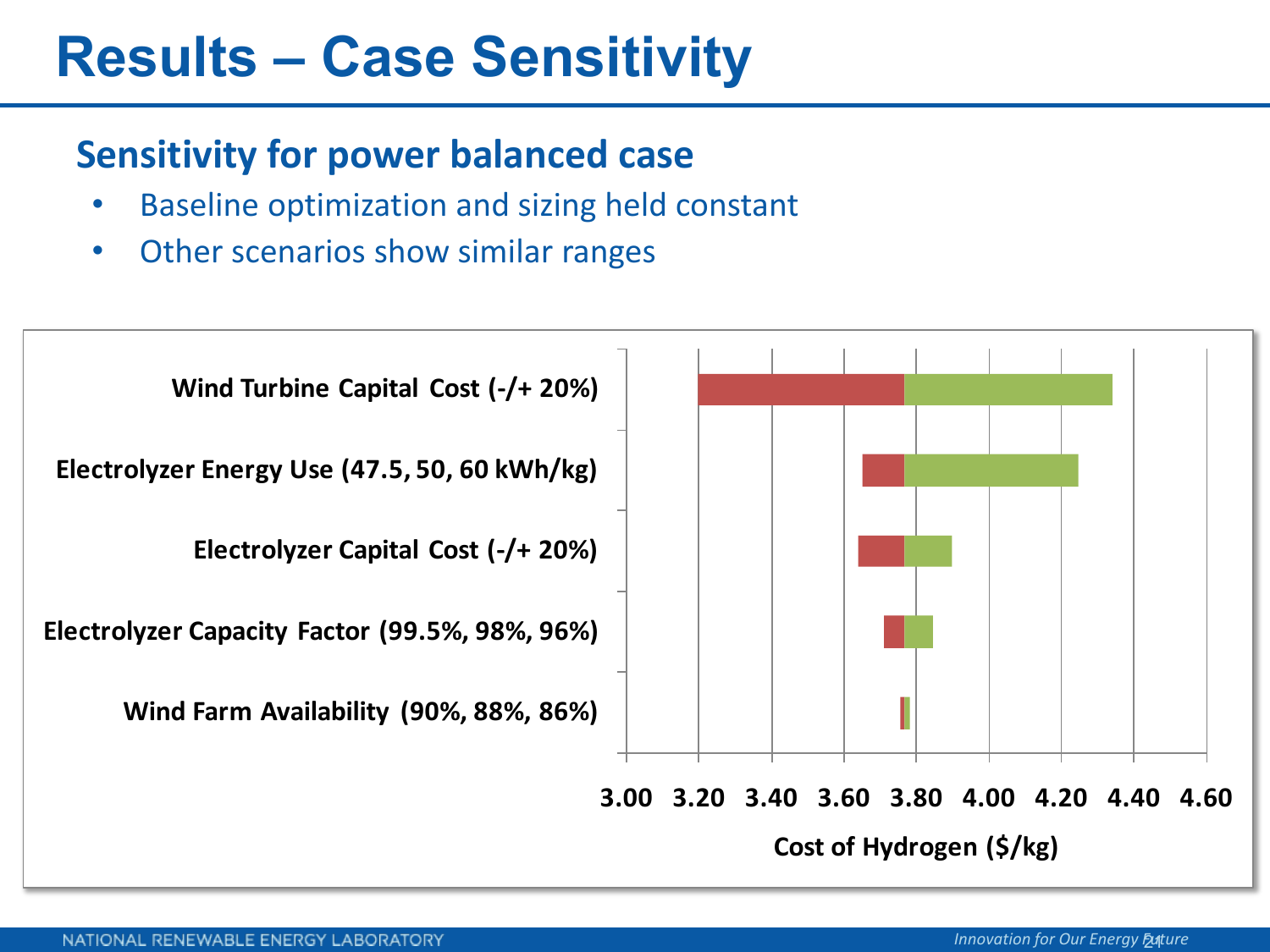# **Analysis – Proposed Future Work**

- More sensitivities to various inputs possibly including grid pricing, wind farm size, PTC
- Use of curtailed wind
- Uses of different bulk storage technologies
- Year-to-year wind variation uncertainty
- Regionally expanded grid pricing structures
- Examination of solar integration
- Smaller or forecourt sized renewable electrolysis
- Other optimal electricity/hydrogen production balance scenarios.